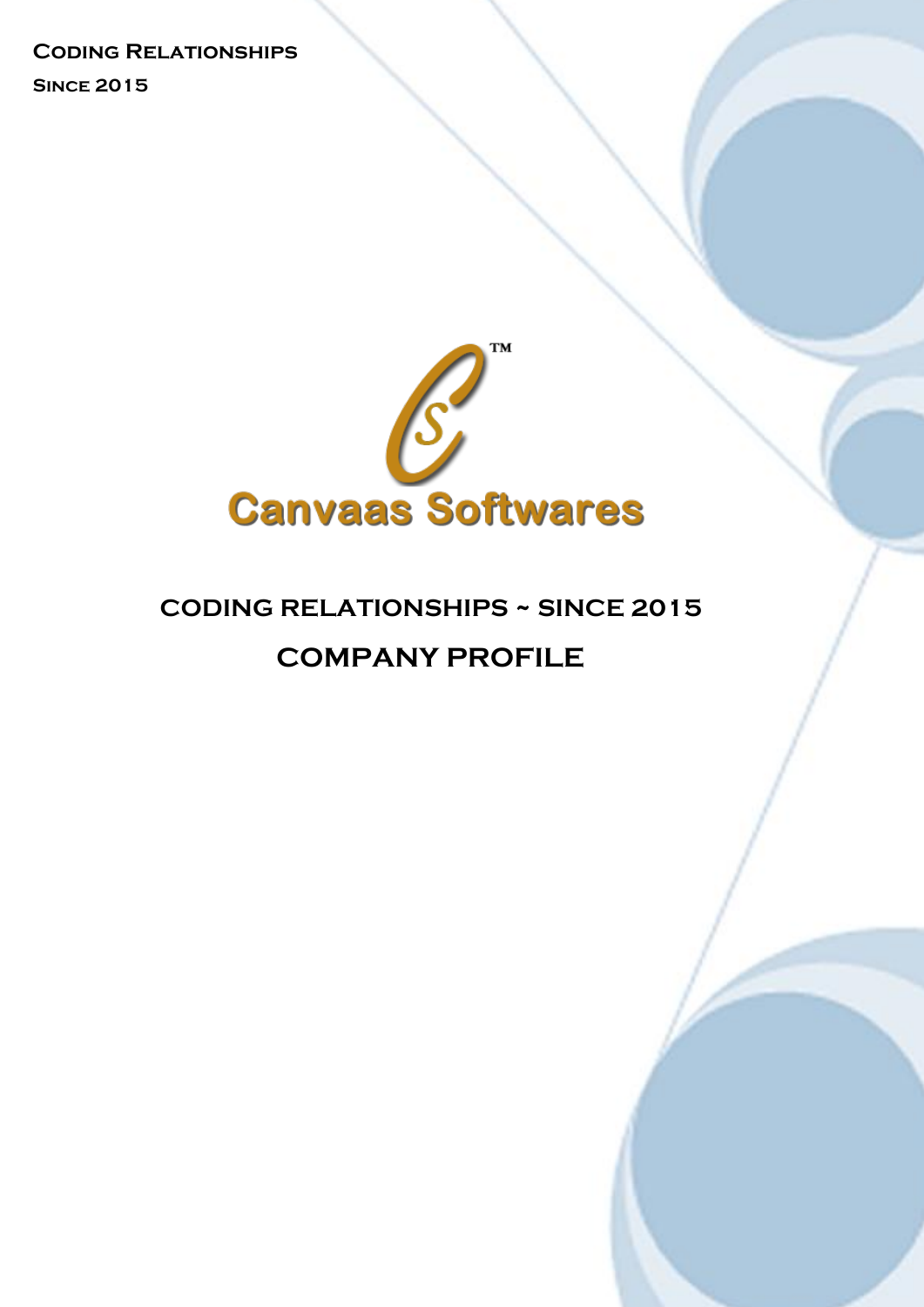

**CODING RELATIONSHIPS ~ SINCE 2015** 

Company Profile

## **TABLE of CONTENT**

|                       | ੨ |
|-----------------------|---|
|                       |   |
| <b>OUR CLIENTELE.</b> | 6 |
| <b>CONTACT US</b>     |   |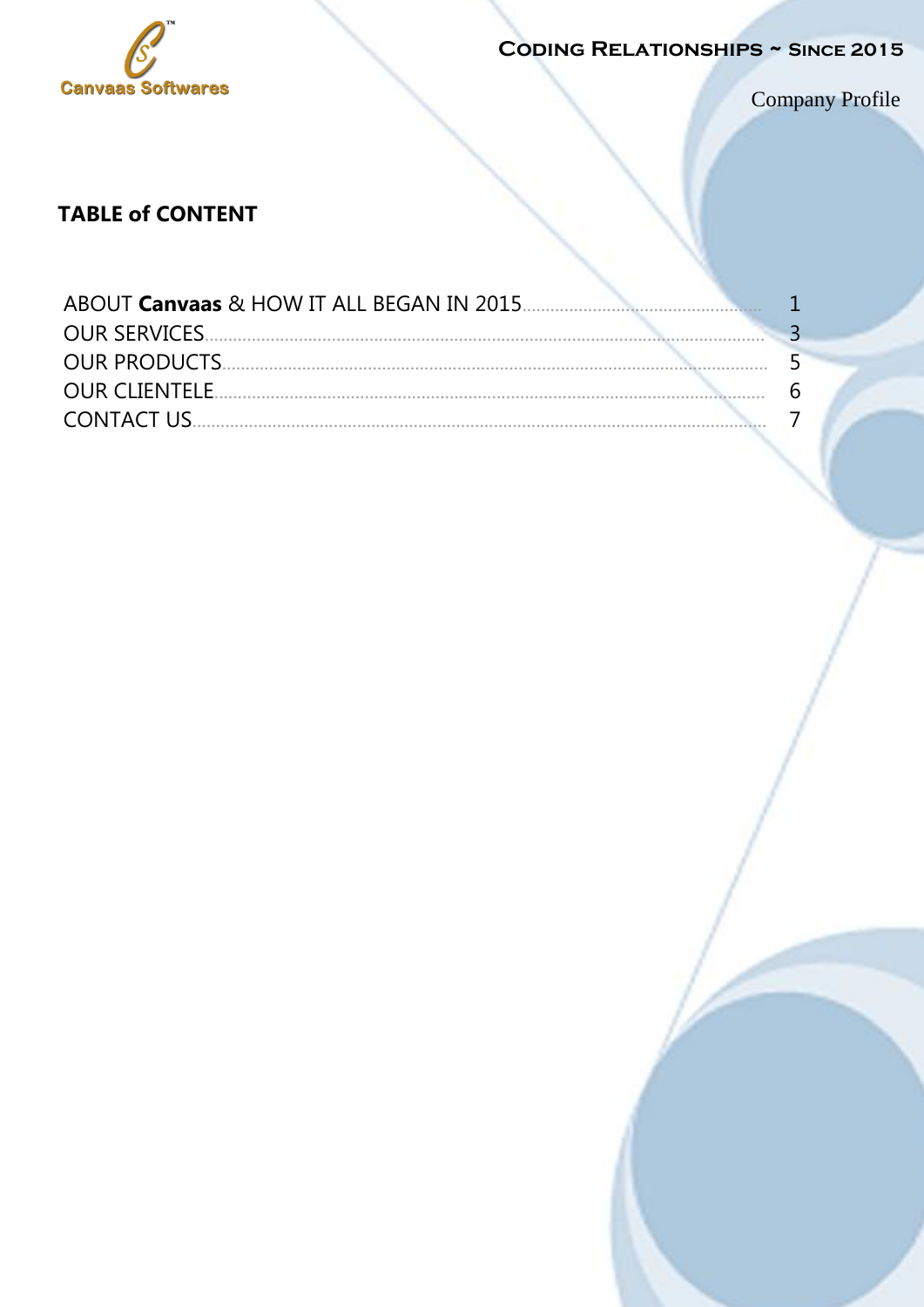

Company Profile

#### **ABOUT Canvaas & HOW IT ALL BEGAN in 2015**

Canvaas Softwares (CS) is a leading IT company committed to deliver innovation and business excellence in Web Technologies, Dynamic Software Applications, Artificial Intelligence, Payment Gateways, SEO & other budding technologies. Canvaas Softwares along with strong technology and an efficient team aim towards offering both high quality . and a competitive cost advantage.

Any project that you want to offer us is always special and a high priority project. Furthermore, we are more than flexible in our work, if anything seems to be not appropriate in your assigned project, you can freely instruct us to meet your expectations. Your suggestions will always be welcome.

We provide full-range service to **Design, Develop and Support** software projects. Whether you have the full product specification or only the business idea, we turn your concept into reality. We analyze your project to define goals and plan accordingly to reach your goals.

Come to us with your business idea and Canvaas Softwares will help you to create it online. Right from the layout of your online business to dealing with its every aspect, our trained team will be there with you.

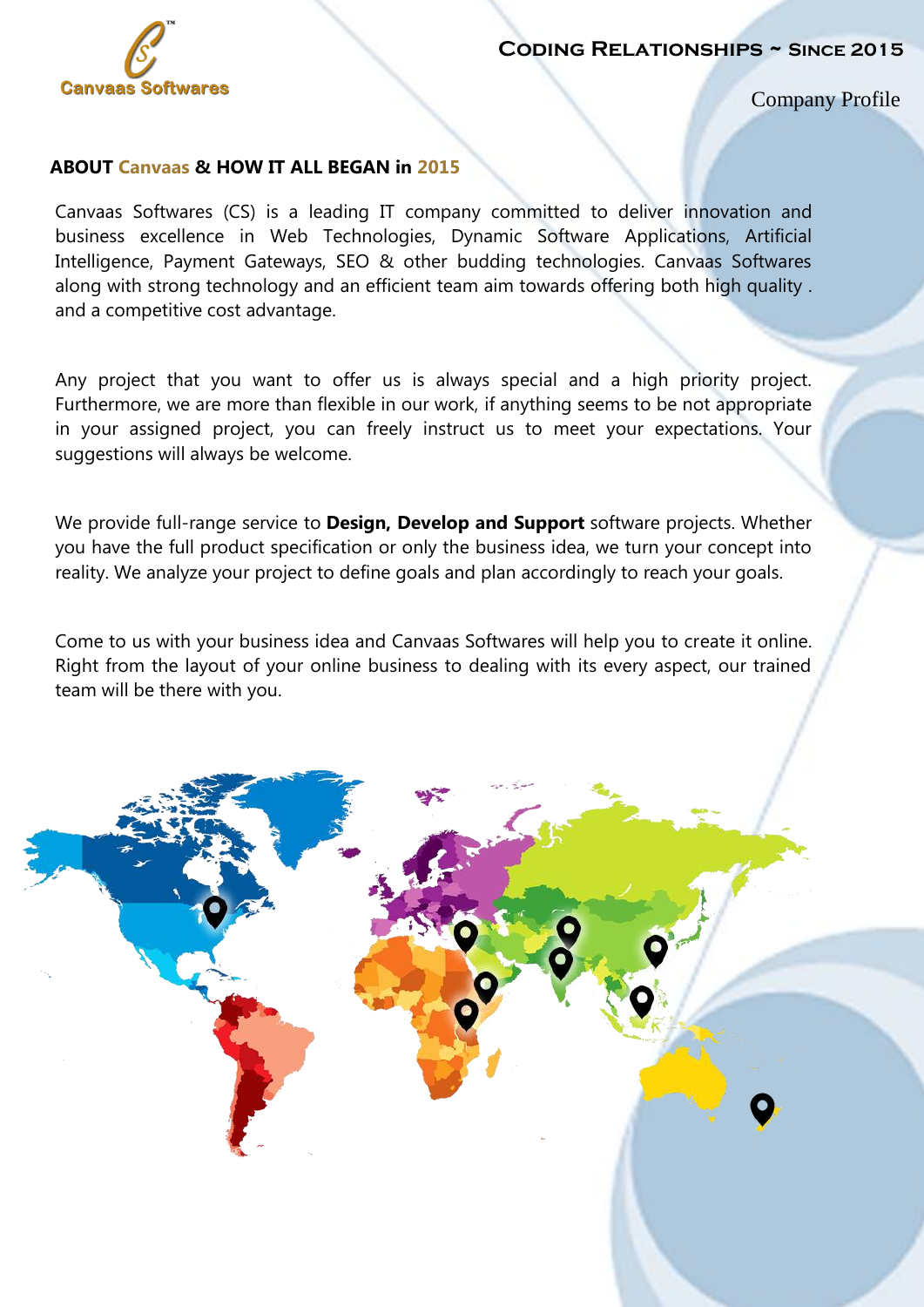

Company Profile

## **A Brief about the Past Years of CANVAAS**



**Began expanding** branches in Delhi & Gurgaon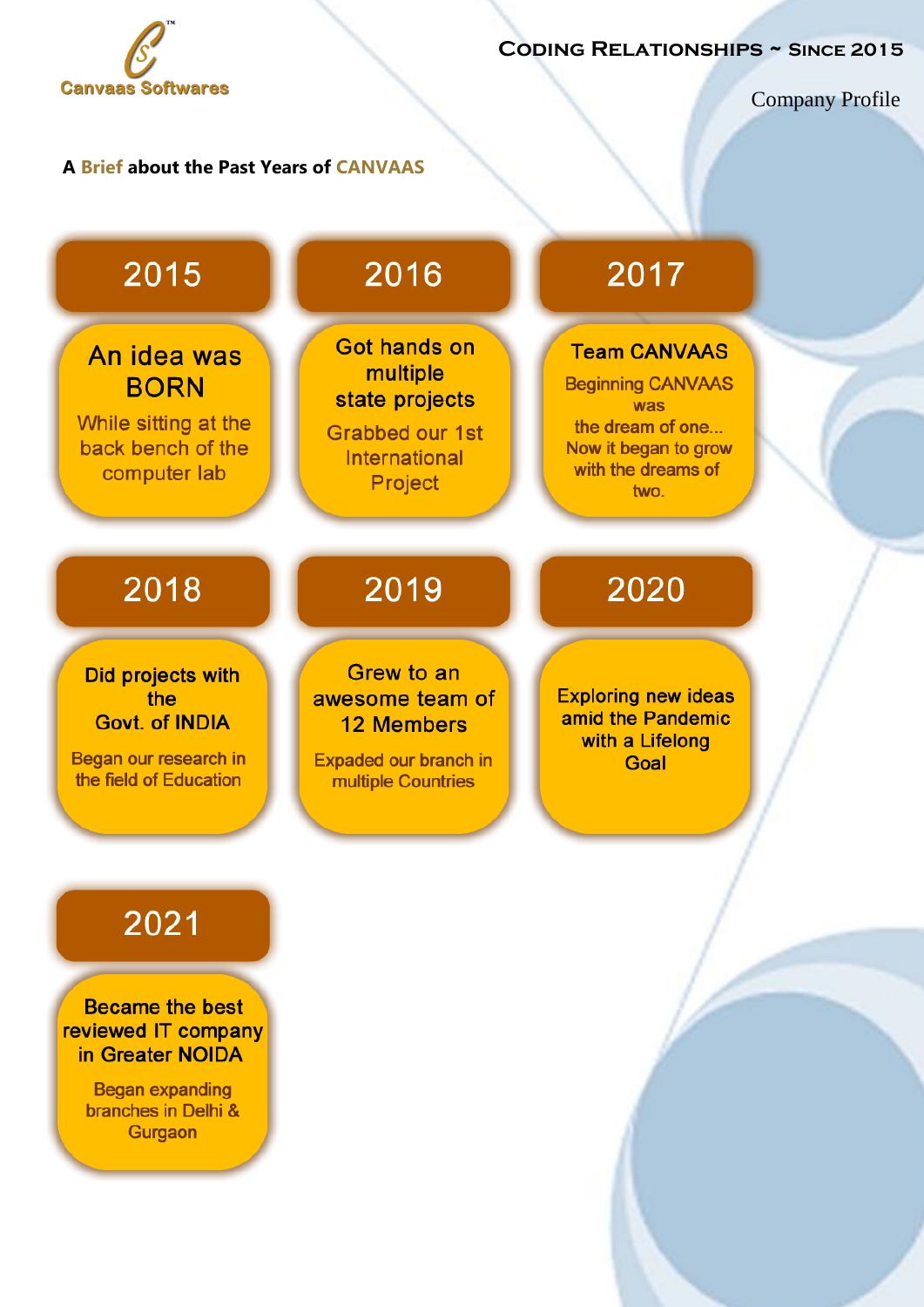

Company Profile

#### **CANVAAS SERVICES**



#### **Website Design & Development**

Web presence has become an essential part in the contemporary world to keep your business rolling. A website comes as the true reflection of your business offering not only the information of your business, but also about your style of working. Hence we create your website with complete dedication and zeal, using the most technically advanced web design & development techniques.

#### **Software Development**



We develop software to best meet your business objectives of ensuring long-term value. Our technical and management teams have a series of past achievements to their name and we believe in manifesting a culture to promote professionals with a high need for achievement, and a desire for excellence. With the scalability and flexibility to support long-term growth, hence providing a well planned, strong and sustainable software for the long run.

#### **Android/iOS App Development**



Our team designs the user-friendly apps for the effective and impressive working. We conceptualize the data in a systematic way for constructive working. We have set a benchmark in matching the client's expectation. Our team is specialized in making world-class apps in the market and have best knowledge and ability to develop any kind of app.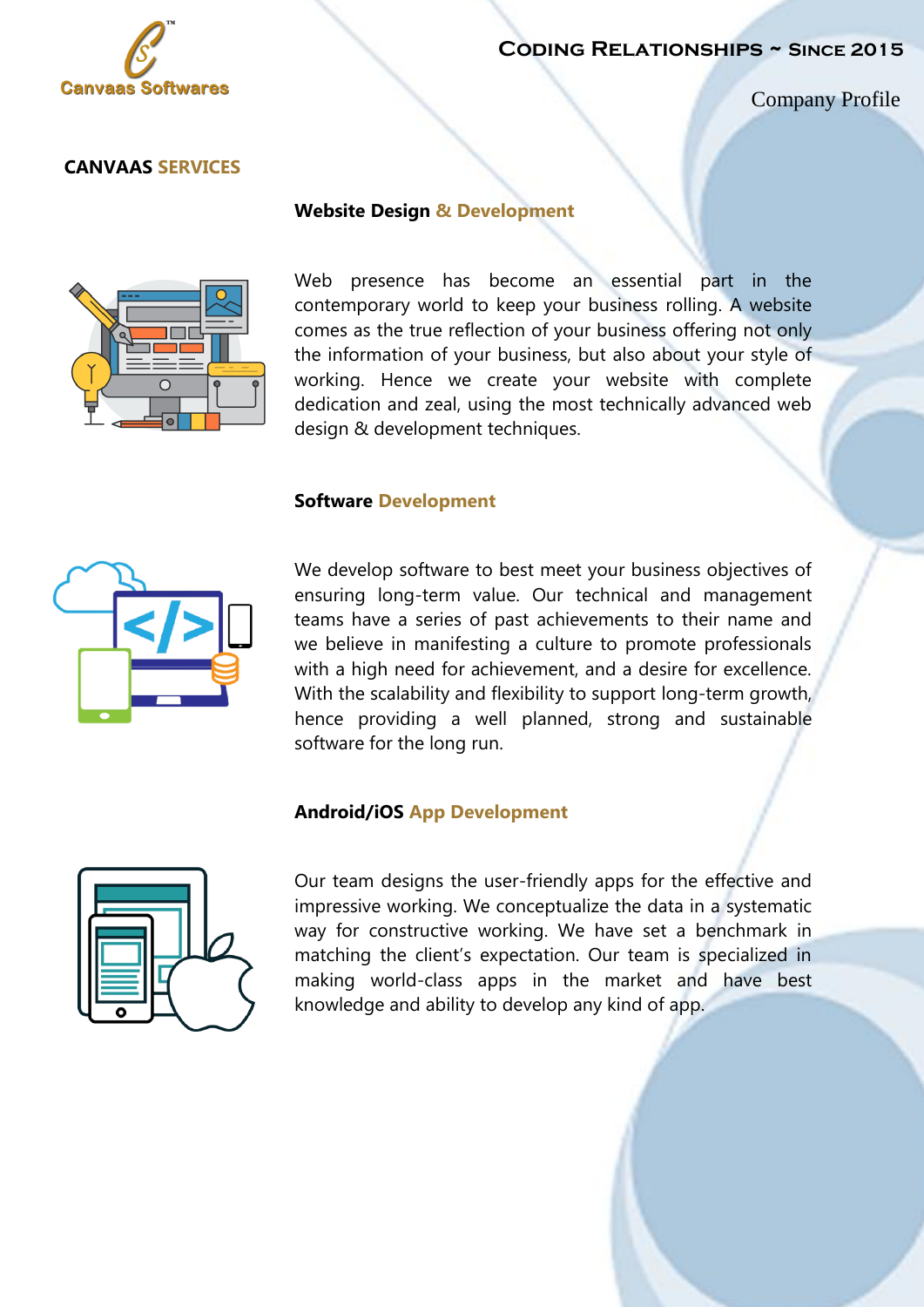

Company Profile



### **SEO/ Digital Marketing**

The most effective way to get more visibility of your website is SEO and Digital Marketing services. SEO is the process of creating a set of tools and best practices that help websites reach higher search engine rankings. The goal of SEO is to increase the number of organic visits (not paid) from search engines and digital marketing is a paid form of getting traffic on your portal.

#### **Desktop App Development**



Desktop based applications are very useful for projects which are completely desktop based for specific users and they also get better security. Desktop applications are faster and more responsive than their web counterparts. Many of them do not need to rely on internet connectivity to run. So, they're less affected by slow internet speeds. Mainly desktop apps will always run at the speed and quality that your machine allows.

#### **Email/SMS Marketing**



Every company needs to keep up with the times if they're going to effectively engage their audience and get the results they need. SMS is still relatively new to the game, but has the potential to drive significant ROI. It's a particularly effective channel to communicate personalized offers, event updates, or time-sensitive information. Given the popularity of mobile devices, it's no surprise that SMS and email marketing can prove to become a powerful combination.

#### **WE ALSO OFFER**

- **Content Writing Services SSL Secure Certificates**
- **Example 3 Except Website Hosting Servers AMC Packages**
- **Domain Registration by Graphics Designing**
- 
- -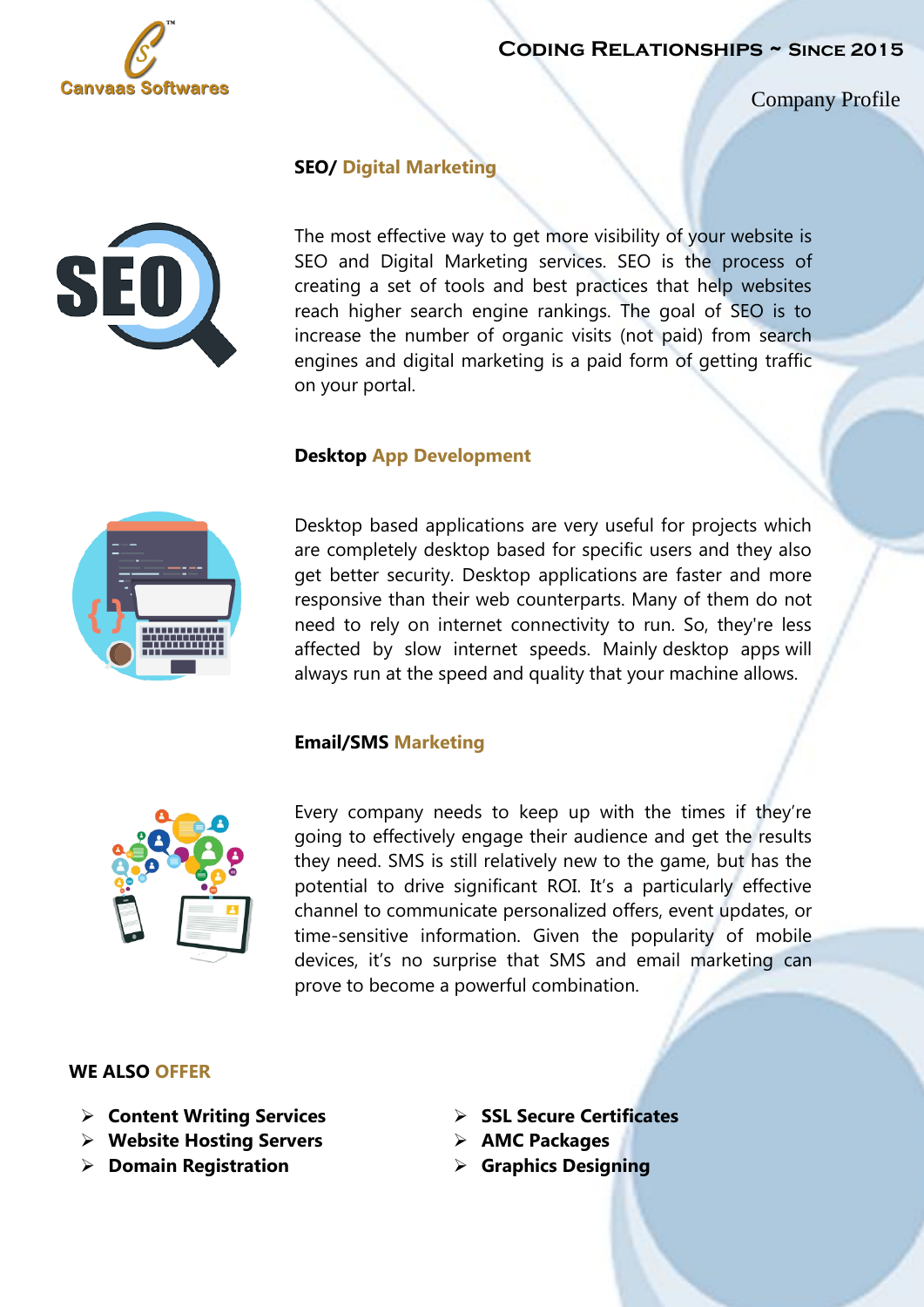

Company Profile

## **CANVAAS PRODUCTS**

 **We also offer many pre-designed and developed applications, websites and softwares for our clients. Some of the most booked ones are mentioned below.**

- $\triangleright$  E-Commerce Application
- E-Commerce Website
- $\triangleright$  Mobile Wallet App Development
- Chatbot System
- Product Designer Tool
- > MLM (Multi Level Marketing) System
- ▶ Online Test Series Portal
- > Invoice Management System
- Attendance Management System
- ▶ Online Cab Booking App
- $\triangleright$  Online Teaching Marketing System
- $\triangleright$  Salary Management System

## **A BRIEF ABOUT OUR EDUCTAIONAL COURSES**

Canvaas Employability Courses is an initiative providing you a fantastic bundle of courses that will give you everything you need to get that job!

With Canvaas Employability Courses, you get a skilled and experienced workforce leading you towards an improved bottom line performance.

## **Benefit of our courses:**

- $\triangleright$  Our courses are engaging providing interactive learning along with live projects.
- $\triangleright$  It helps you to make better choices and take decision accurately.
- $\triangleright$  It helps you to think ahead.
- $\triangleright$  It helps you to understand company's strategy and implement them.
- $\triangleright$  It helps you to become a good analyser and planner.
- $\triangleright$  It can help you in learning, growth and development.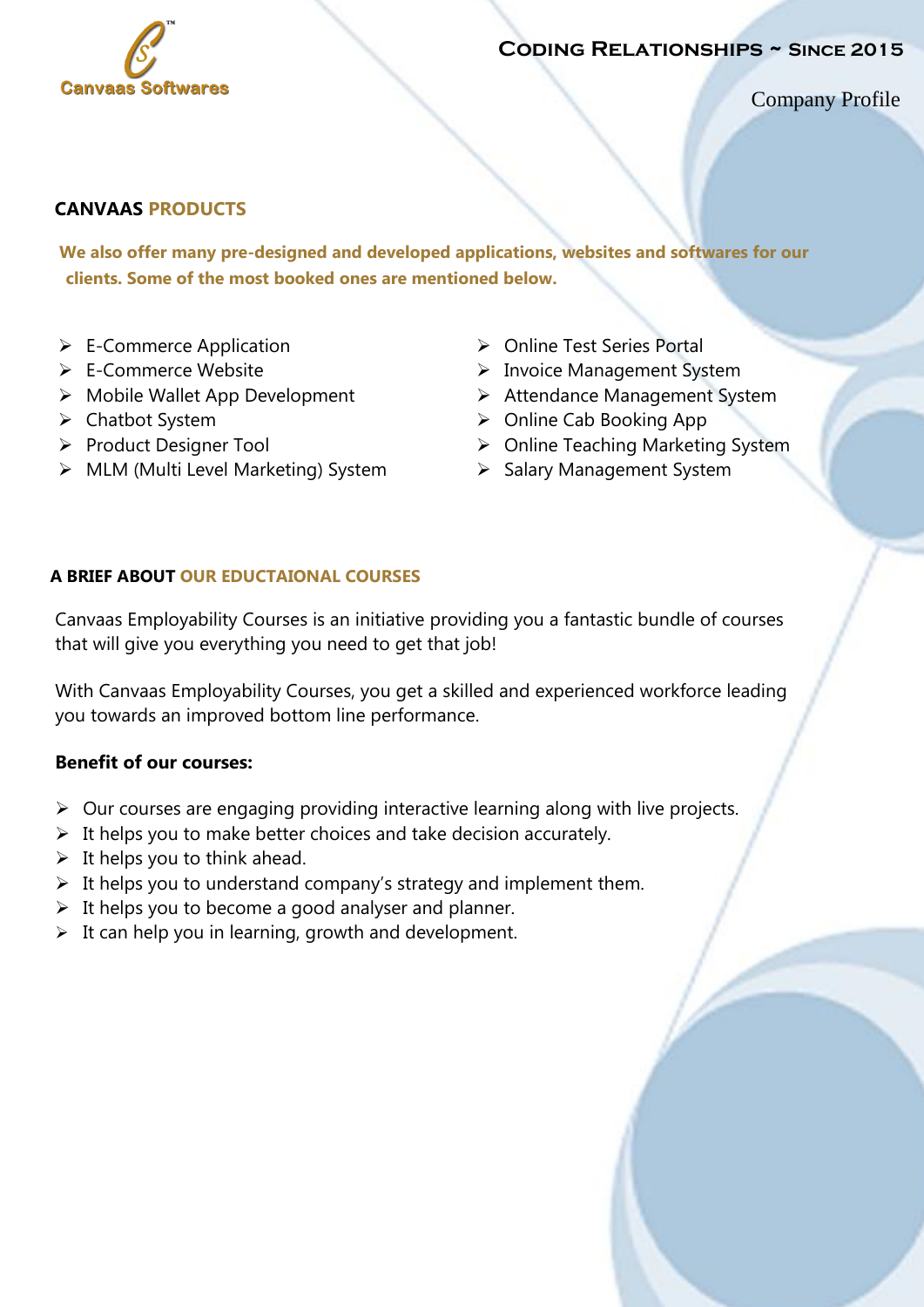

Company Profile

## **CANVAAS CLIENTELE**

**Some of our prestigious clients are:**